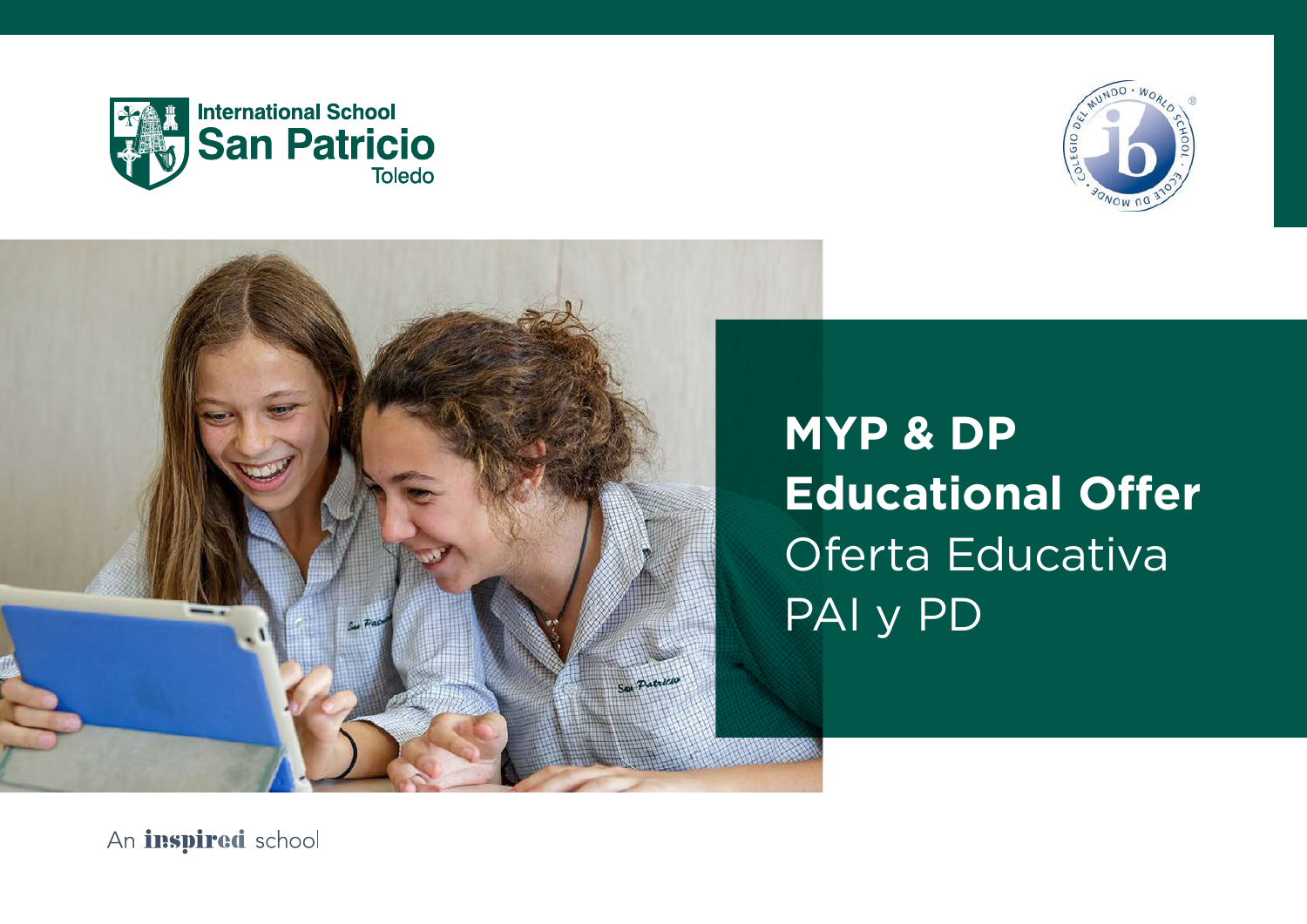#### **MIDDLE YEARS PROGRAMME**

**In ISSPT, we feel a coherent and challenging curriculum is the key to alignment of mission, learning targets, pedagogy and assessment. As such, we are committed to a process of continually reviewing the curriculum to ensure its relevance.**

Whilst the Senior School MYP Programme (ages 12 -16 years) curriculum encompasses most of the elements of the MYP programme, we have developed the curriculum to reflect the needs and circumstances of our students and our international context.

Our middle years school is a platform for our students to achieve their academic successes, community and service events, technological events, experiential learning trips, sports, science investigation programmes, arts exhibitions, music and drama performances. Interdisciplinary teaching and learning builds a connected curriculum that addresses the developmental needs of students and prepares them for further academic study and life in an increasingly interconnected world. The MYP uses concepts and contexts as starting points for meaningful integration and transfer of knowledge across eight subject groups.

## **PROGRAMA DE AÑOS INTERMEDIOS PAI**

**En ISSPT creemos que un plan de estudios coherente y exigente es la clave para alinear la misión, los objetivos de aprendizaje, la pedagogía y la evaluación. Como tal, estamos comprometidos con un proceso de revisión continua del currículo para asegurar su relevancia.**

Si bien el plan de estudios del Programa PAI para estudiantes de secundaria (de 12 a 16 años) abarca la mayoría de los elementos del programa, hemos desarrollado el plan de estudios para reflejar las necesidades y circunstancias de nuestros estudiantes y nuestro contexto internacional.

Nuestra secundaria es una plataforma para que nuestros estudiantes logren sus éxitos académicos, eventos comunitarios y de servicio, eventos tecnológicos, viajes de aprendizaje experimental, deportes, programas de investigación científica, exhibiciones de arte, actuaciones de música y teatro. La enseñanza y el aprendizaje interdisciplinarios construyen un plan de estudios conectado que aborda las necesidades de desarrollo de los estudiantes y los prepara para un mayor estudio académico y la vida en un mundo cada vez más interconectado. El PAI utiliza conceptos y contextos como puntos de partida para una integración significativa y la transferencia de conocimiento a través de ocho grupos de asignaturas.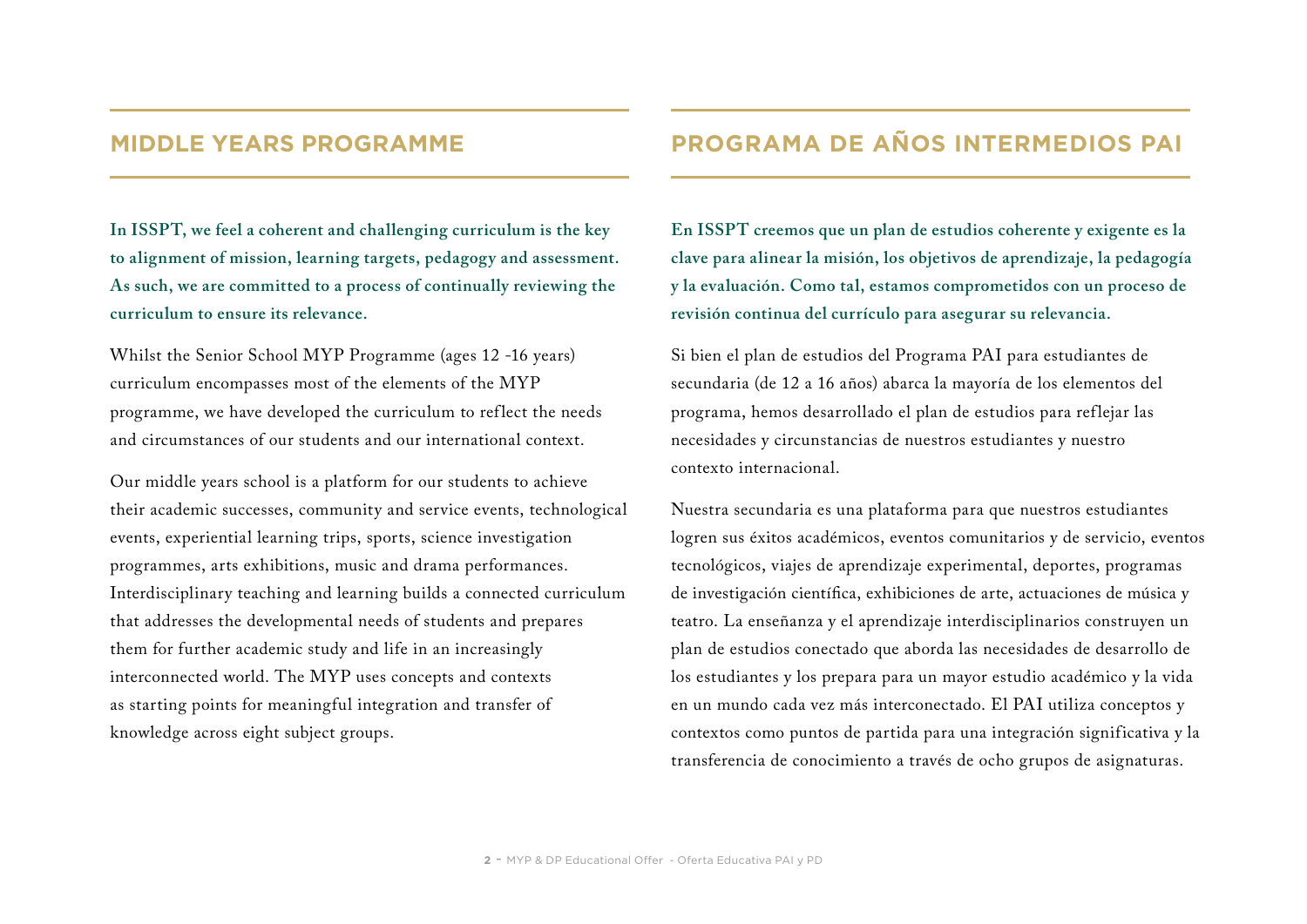

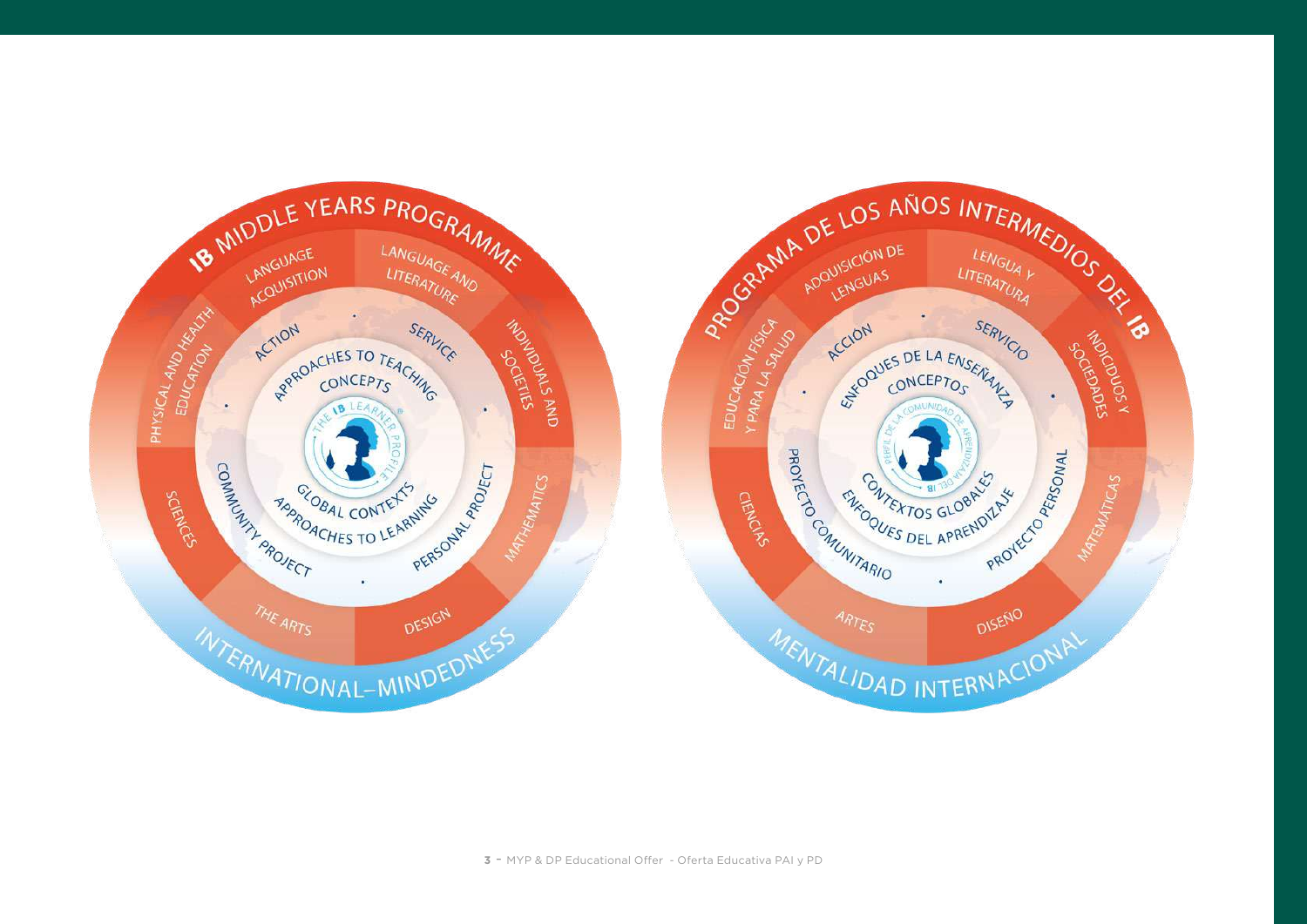#### **GROUPS, SUBJECTS AND LANGUAGES OF INSTRUCTION IN MYP COURSES**  GRUPOS, MATERIAS E IDIOMAS DE IMPARTICIÓN EN LOS CURSOS DEL PAI

| <b>LANGUAGE AND LITERATURE</b><br><b>LENGUA Y LITERATURA</b>                                            | <b>LANGUAGE ACQUISITION</b><br><b>ADQUISICION</b><br>DE LENGUAS                                                                                                                                                                                                                                                                                                                               | <b>MATHEMATICS</b><br><b>MATEMÁTICAS</b>                                                                                                                                                                        | <b>SCIENCES</b><br><b>CIENCIAS</b>                                                                                                                                                                                                                                                                                                                                                                                                                                                                                                                       |
|---------------------------------------------------------------------------------------------------------|-----------------------------------------------------------------------------------------------------------------------------------------------------------------------------------------------------------------------------------------------------------------------------------------------------------------------------------------------------------------------------------------------|-----------------------------------------------------------------------------------------------------------------------------------------------------------------------------------------------------------------|----------------------------------------------------------------------------------------------------------------------------------------------------------------------------------------------------------------------------------------------------------------------------------------------------------------------------------------------------------------------------------------------------------------------------------------------------------------------------------------------------------------------------------------------------------|
| $\bullet$ From 1 <sup>st</sup> to 4 <sup>th</sup> MYP,<br>in Spanish*/Desde 1º a 4º PAI,<br>en español* | English/Inglés<br>• From 1st to 4th MYP/Desde 1º<br>$a$ 4 <sup>o</sup> PAI<br>German/French (choose one)<br>Alemán/Francés (a elegir)<br>$\cdot$ From 1 <sup>st</sup> to 4 <sup>th</sup> MYP/De 1 <sup>o</sup><br>a 4º PAI.**<br>Spanish/Español<br>• For 3rd/4th MYP students whose<br>mother tongue is not Spanish/<br>Para estudiantes de 3º/4º PAI cuya<br>lengua materna no sea español) | • From 1 <sup>st</sup> to 3 <sup>rd</sup> PAI in Spanish/<br>Desde 1º a 3º PAI en español<br>• 4 <sup>th</sup> MYP: according to choice,<br>in English or Spanish/4° PAI,<br>según elección en inglés o español | Biology & Geology/Biología<br>y Geología<br>• 1 <sup>st</sup> and 2 <sup>nd</sup> MYP: in English/<br>$1^{\circ}$ y $2^{\circ}$ PAI: en inglés<br>• 3rd MYP: in Spanish/3° PAI:<br>en español<br>• 4 <sup>th</sup> MYP: according to choice,<br>in English or Spanish/4º PAI:<br>según elección, en inglés o español<br>Physics & Chemistry/Física<br>y Química<br>. 1st, 2nd, 3rd MYP: in Spanish/<br>1º, 2º, 3º PAI: en español<br>• 4 <sup>th</sup> MYP: according to choice,<br>in English or Spanish/4º PAI:<br>según elección, en inglés o español |

\* The subject of Spanish Language and Literature is offered to native Spanish students or those with a high level of the language. In the case of students who begin to learn the Spanish language, the subject of Language Ac materia de Lengua Castellana y Literatura se ofrece a estudiantes nativos españoles o con un alto nivel del idioma. En caso de estudiantes que comiencen a aprender el idioma español, se ofrece la materia de Adquisición de

\*\*Students joining the school in the 3rd / 4th MYP can choose the "Personal Study" option if they have not studied either of these languages before or if they are native speakers of one of the two languages. / Los alumnos al colegio la opción de Estudio Personal si no han cursado ninguno de estos idiomas anteriormente o son nativos en alguno de los dos.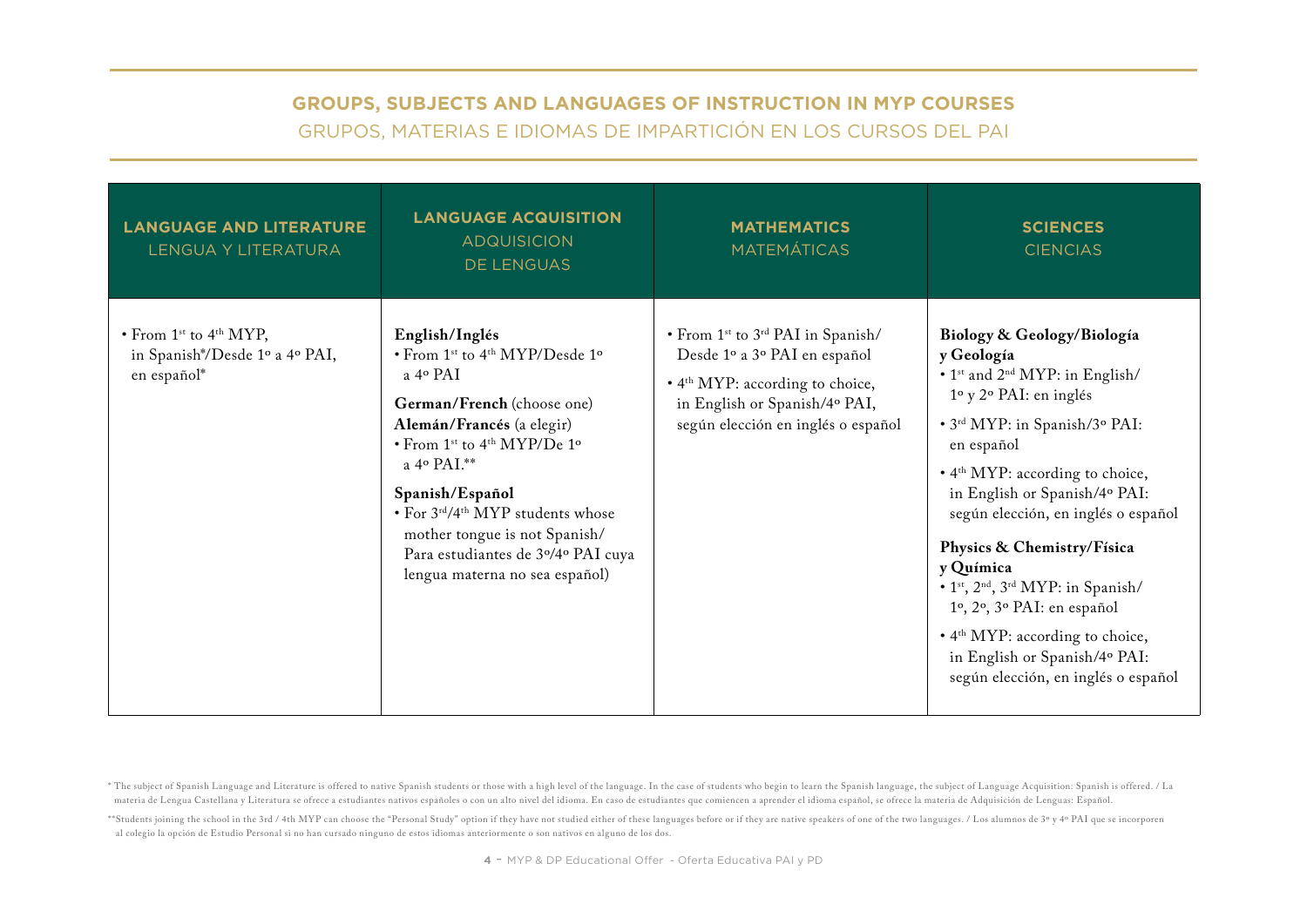## **LIST OF SUBJECTS AND LANGUAGES OF INSTRUCTION IN MYP COURSES**  LISTA DE ASIGNATURAS E IDIOMAS DE IMPARTICIÓN EN LOS CURSOS DE PAI

| <b>INDIVIDUALS AND</b><br><b>SOCIETIES</b><br><b>INDIVIDUOS Y</b><br><b>SOCIEDADES</b>                                                                                                                                                                                                                                                                                     | PHYSICAL AND HEALTH<br><b>EDUCATION</b><br><b>EDUCACIÓN FÍSICA</b><br>Y PARA LA SALUD  | <b>DESIGN</b><br><b>DISEÑO</b>                                                         | <b>ARTS</b><br><b>ARTES</b>                                                                                                                       |
|----------------------------------------------------------------------------------------------------------------------------------------------------------------------------------------------------------------------------------------------------------------------------------------------------------------------------------------------------------------------------|----------------------------------------------------------------------------------------|----------------------------------------------------------------------------------------|---------------------------------------------------------------------------------------------------------------------------------------------------|
| History & Geography/Historia y<br>Geografía<br>• 1 <sup>st</sup> and 2 <sup>nd</sup> MYP, in English/<br>En $1^{\circ}$ y $2^{\circ}$ PAI en inglés<br>• 3 <sup>rd</sup> and 4 <sup>th</sup> MYP, in Spanish/<br>En 3º y 4º PAI en español<br>Religion & Ethics/Religión y Ética<br>• From 1 <sup>st</sup> to 4 <sup>th</sup> MYP, in English/<br>De 1º a 4º PAI en inglés | • From 1 <sup>st</sup> to 4 <sup>th</sup> MYP, in English/<br>De 1º a 4º PAI en inglés | • From 1 <sup>st</sup> to 4 <sup>th</sup> MYP, in English/<br>De 1º a 4º PAI en inglés | <b>Visual Arts/Artes Visuales</b><br>Music/Música<br>$\cdot$ From 1 <sup>st</sup> to 4 <sup>th</sup> MYP, in English/<br>De 1º a 4º PAI en inglés |

In 4th MYP, two subjects are added to the educational offer: / En 4º PAI, se suman dos materias a la oferta educativa:

**M Y P Personal Project / Proyecto Personal del PAI.** All 4th MYP students must carry out their personal project throughout the course to obtain accreditation from the International Baccalaureate Organization. / Todos los estudiantes de 4º PAI deben realizar a lo largo del curso su proyecto personal para obtener la acreditación de la Organización del Bachillerato Internacional. **Philosophy / Filosofía.** In order to obtain the official Spanish Compulsory Secondary Education degree, it is necessary to attend the Philosophy course in the last year of the MYP. / Para poder obtener la titulación oficial de graduado en Educación Secundaria Obligatoria española es necesario atender el curso de Filosofía en el último año del PAI.



**Visit the IBO website to learn more about the MYP**  Visite la página web de IB para obtener más información sobre el PAI

#### **ibo.org/programmes/middle-years-programme**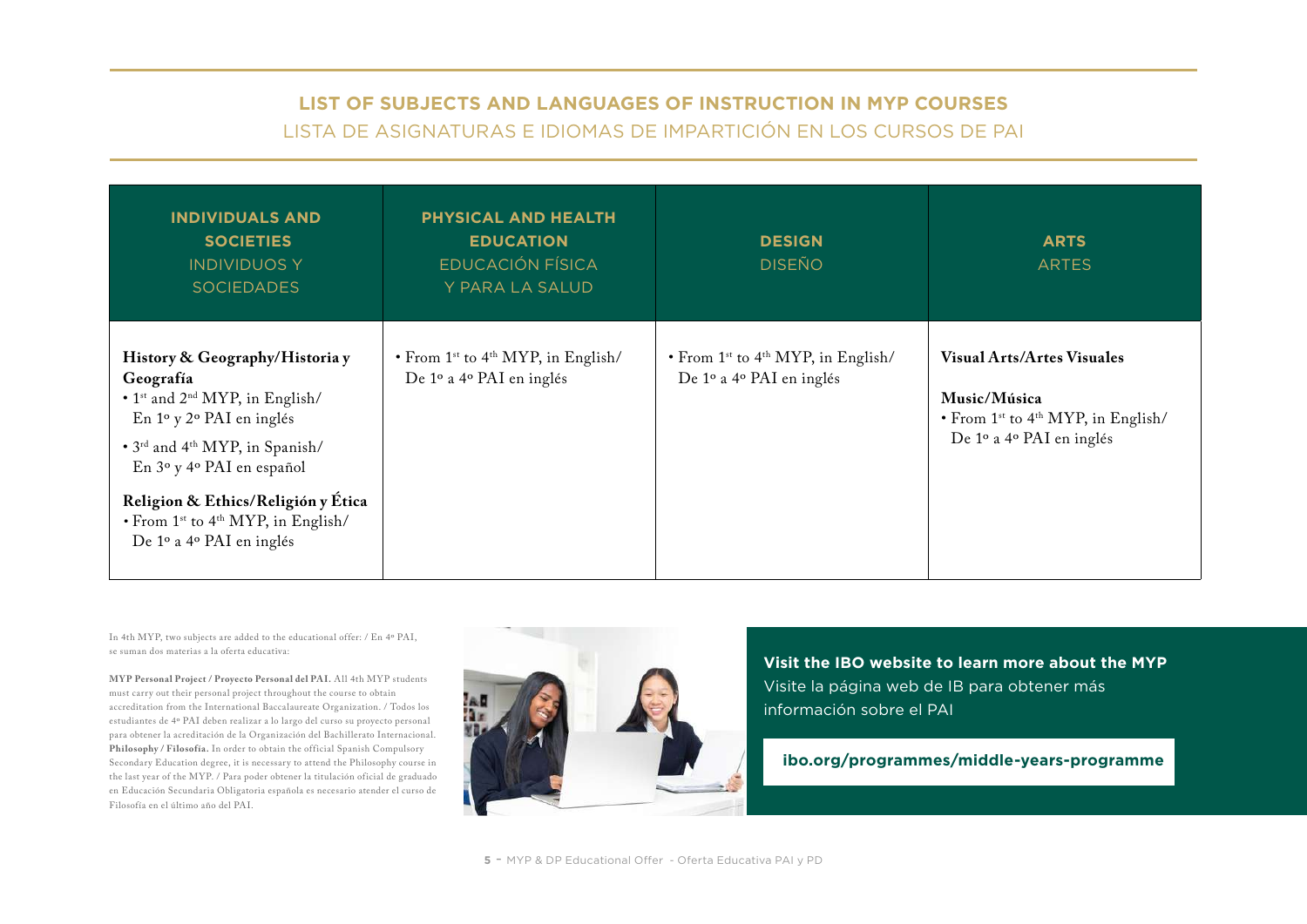## **DIPLOMA PROGRAMME**

**The IB Diploma is the gold standard qualification in providing access to higher education as it is recognised by universities globally and offers a broad, balanced programme of study across six subjects; three at higher level, three at standard level, which must include a language and a science.**

Research suggests that there are many benefits to choosing the Diploma Programme (DP). The programme aims to develop students to have a strong breadth and depth of knowledge – students who flourish physically, intellectually, emotionally and ethically. DP students are better able than their peers to cope with demanding workloads, manage their time and meet the expectations placed on them.

IB students follow the Creativity, Activity, Service (CAS) programme, prepare an Extended Essay and take the Theory of Knowledge course.

In order to support students and parents as they make the decision about the Diploma, we have devised a series of "Pathways" talks. These begin with a single session in MYP 3 and then there are several sessions in MYP 4 as the final decision gets closer. We also run an Options Fair, for both parents and students. We aim to ensure families feel well-informed of the intricacies of both pathways before students make their final decisions.

To guarantee the success of our students, the choice of Diploma subjects for each one is made after the completion of the CAT4 cognitive skills test and a study of the academic trajectory and skills of each student.

## **PROGRAMA DEL DIPLOMA**

**El Diploma IB es la calificación estándar de oro para proporcionar acceso a la educación superior, ya que es reconocido por las universidades de todo el mundo y ofrece un programa de estudio amplio y equilibrado en seis materias; tres en el nivel superior, tres en el nivel estándar, que debe incluir un idioma y una ciencia.**

Estudios sugieren que hay muchos beneficios al elegir el Programa del Diploma (PD). El programa tiene como objetivo desarrollar a los estudiantes para que tengan una gran amplitud y profundidad de conocimiento: estudiantes que prosperen física, intelectual, emocional y éticamente. Los estudiantes del PD están en mejores condiciones que sus compañeros para hacer frente a las cargas de trabajo exigentes, administrar su tiempo y cumplir con las expectativas que se les imponen.

Los alumnos del IB siguen el programa Creatividad, Actividad, Servicio (CAS), preparan una Monografía y reciben el curso de Teoría del Conocimiento.

Con el fin de apoyar a los estudiantes y los padres mientras toman la decisión sobre el Diploma, hemos ideado una serie de charlas y sesiones. Estas comienzan con una sola sesión en PAI 3 y luego hay varias sesiones en PAI 4 a medida que se acerca la decisión final. También organizamos una Feria de Universidades, tanto para padres como para estudiantes. Nuestro objetivo es asegurar que las familias se sientan bien informadas de las complejidades de ambas vías antes de que los estudiantes tomen su decisión final. Para garantizar el éxito de nuestros estudianets, la elección de materias del Diploma de cada uno se realiza tras la realización del test de habilidades cognitivas CAT4 y de un estudio de la trayectoria académica y habilidades de cada estudiante.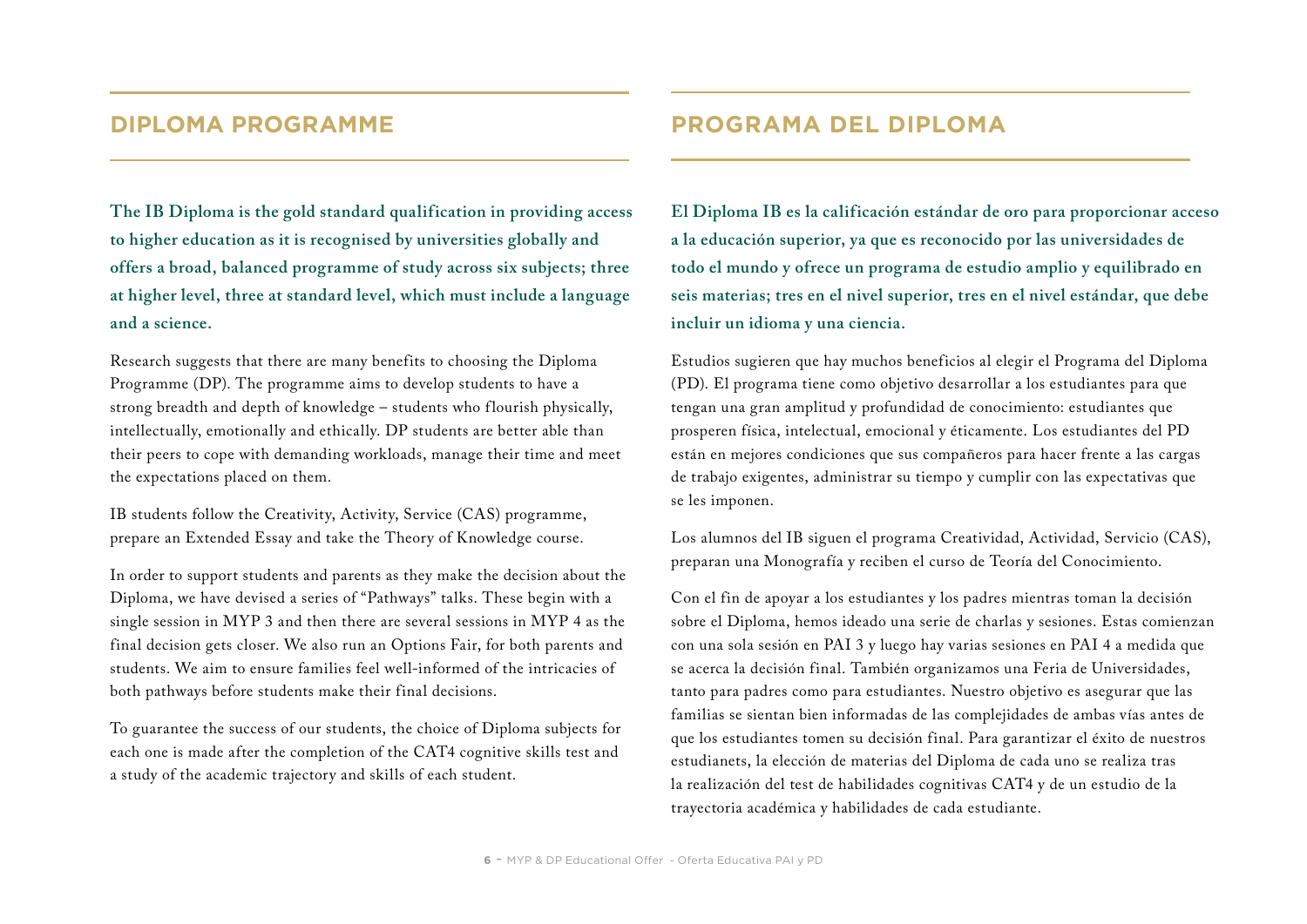

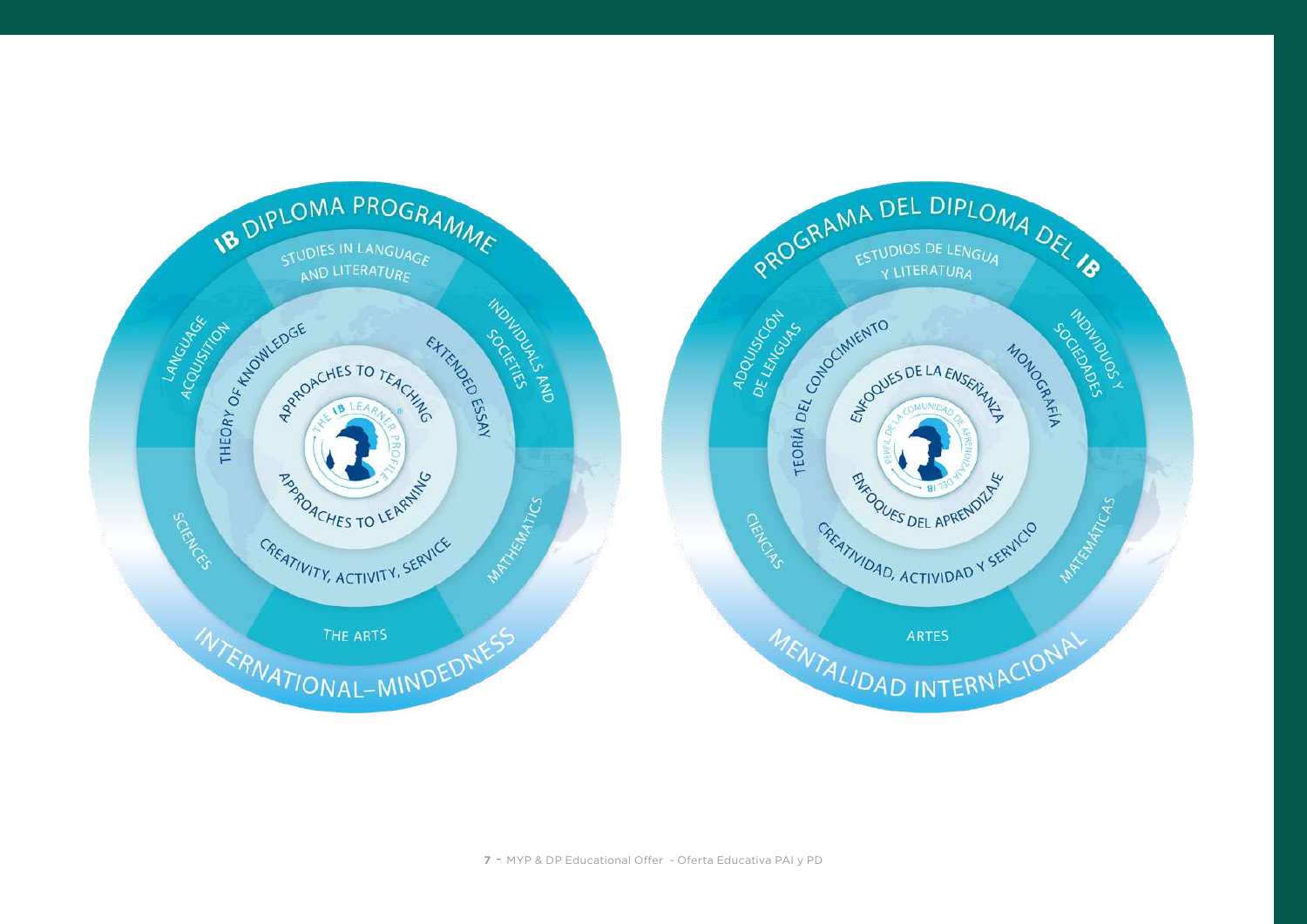#### **DIPLOMA SUBJECTS**  MATERIAS DE DIPLOMA

#### **GROUP / GRUPO 1**

**First Language** - English A / Spanish A, or school-supported self-study of the Literature A course **Primera Lengua** - Inglés/Español Lengua y Literatura, o autoestudio apoyado por el colegio del curso de Literatura **1 GROUP / GRUPO 1**<br> **1 GROUP / GRUPO 2**<br> **1 First Language** - English A / Spanish A, or school-supported<br> **1 1 GROUP / GRUPO 2**<br> **1 Second Language** - Spanis<br> **1 English B**<br> **1 English B**<br> **1 English B**<br>

#### **GROUP / GRUPO 3**

**Individuals and Societies** - Business Management, Global Politics (both in English) History in Spanish **Individuos y Sociedades** - Empresa y Gestión, Política Global (todo en Inglés) Historia en español **3 GROUP / GRUPO 3**<br> **11 Dividuals and Societies** - Business Management, Global<br>
Politics (both in English) History in Spanish<br> **11 Dividuos y Sociedades** - Empresa y Gestión, Política Global<br> **12 Sciences** - Biology (in

#### **GROUP / GRUPO 5**

**Matemáticas:** Análisis y Enfoques NS (español o inglés), Matemáticas: Aplicaciones e Interpretación NM(español o inglés) **5 GROUP / GRUPO 5**<br> **Matemáticas:** Análisis y Enfoques NS (español o inglés),<br>
Matemáticas: Aplicaciones e Interpretación NM(español<br>
o inglés), Economía nivel sur<br>
superior (inglés o español),

**Mathematics:** Analysis and Approaches HL (Spanish or English), Mathematics: Applications and Interpretation SL (Spanish or English

**Second Language** - Spanish B, Spanish ab initio for beginners, English B

**Segunda Lengua** - Español B, Español ab initio para quienes comienzan a aprender el idioma, Inglés B

# **4**

**6**

**2**

**Sciences -** Biology (in Spanish or English), Chemistry (in Spanish or English), Physics in Spanish. Environmental Systems and Societies only in Spanish

**Ciencias –** Biología (en español o inglés), Química (en español o inglés), Física en español. Sistemas Ambientales y Sociedades sólo en español

**Artes y Optativas –** Música (en inglés), Artes Visuales (en inglés), Economía nivel superior (en inglés) o Química nivel superior (inglés o español), Francés B o Alemán B como una clase de adquisición de lenguaje, Español ab initio para quienes comienzan a aprender el idioma y y literatura autodidacta A **Arts and Electives -** Music (in English), Visual Arts (in English), Higher-level Economics (in English) or Higher-level Chemistry (English or Spanish), French B or German B as a language acquisition class, Spanish ab initio for those beginning to learn the language and self-taught literature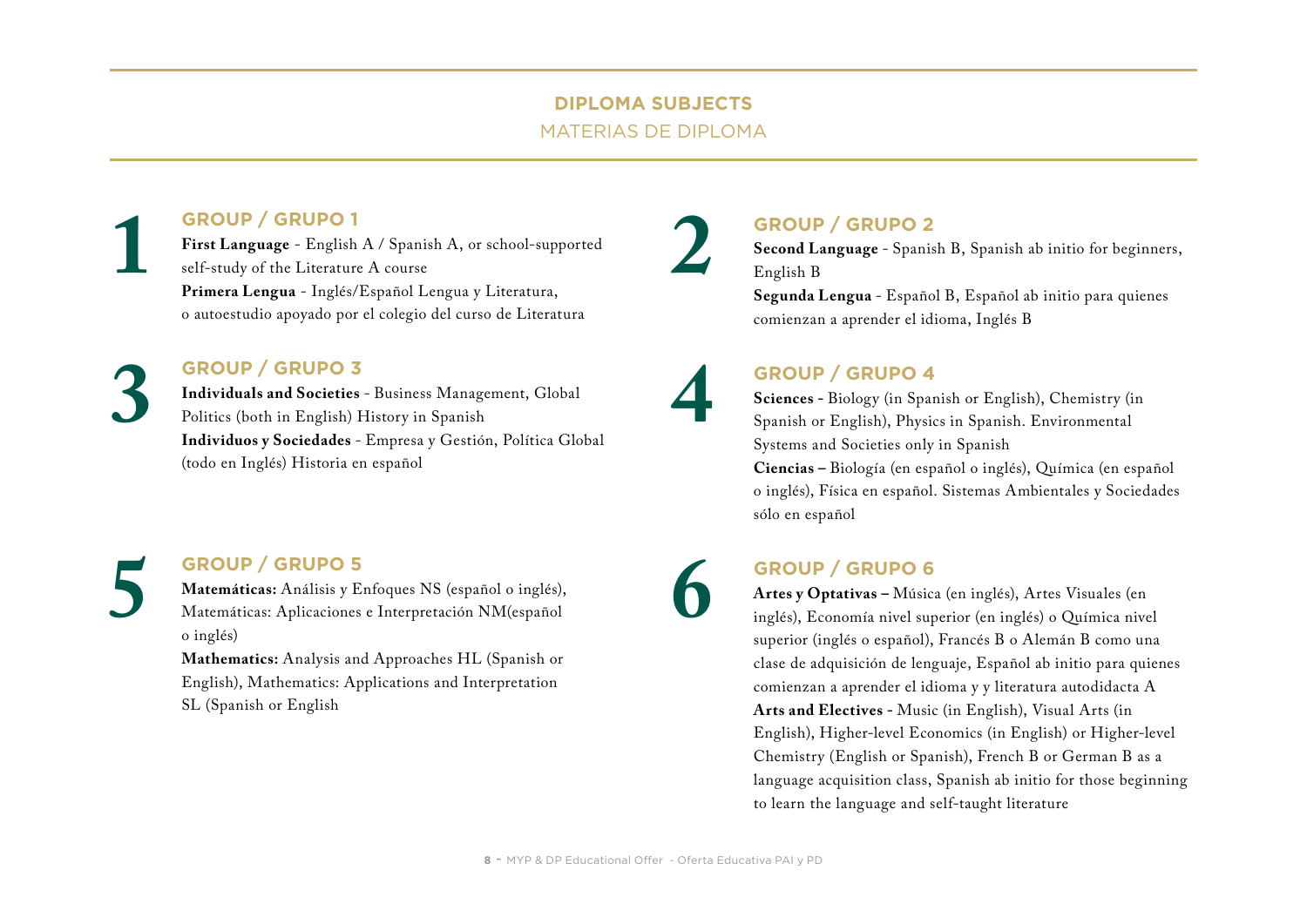**If you want more information about the PD visit this link.** Si desea más información sobre el PD visite este enlace:

#### **ibo.org/es/programmes/diploma-programme**

**For more information on university access requirements, visit the following links.** Si desea más información sobre los requisitos de acceso a universidades, visite los siguientes enlaces:

**ibo.org/university-admission/find-countriesand-universities-that-recognize-the-ib**

**ibo.org/university-admission/supportstudents-transition-to-higher-education/ course-selection-guidance/**